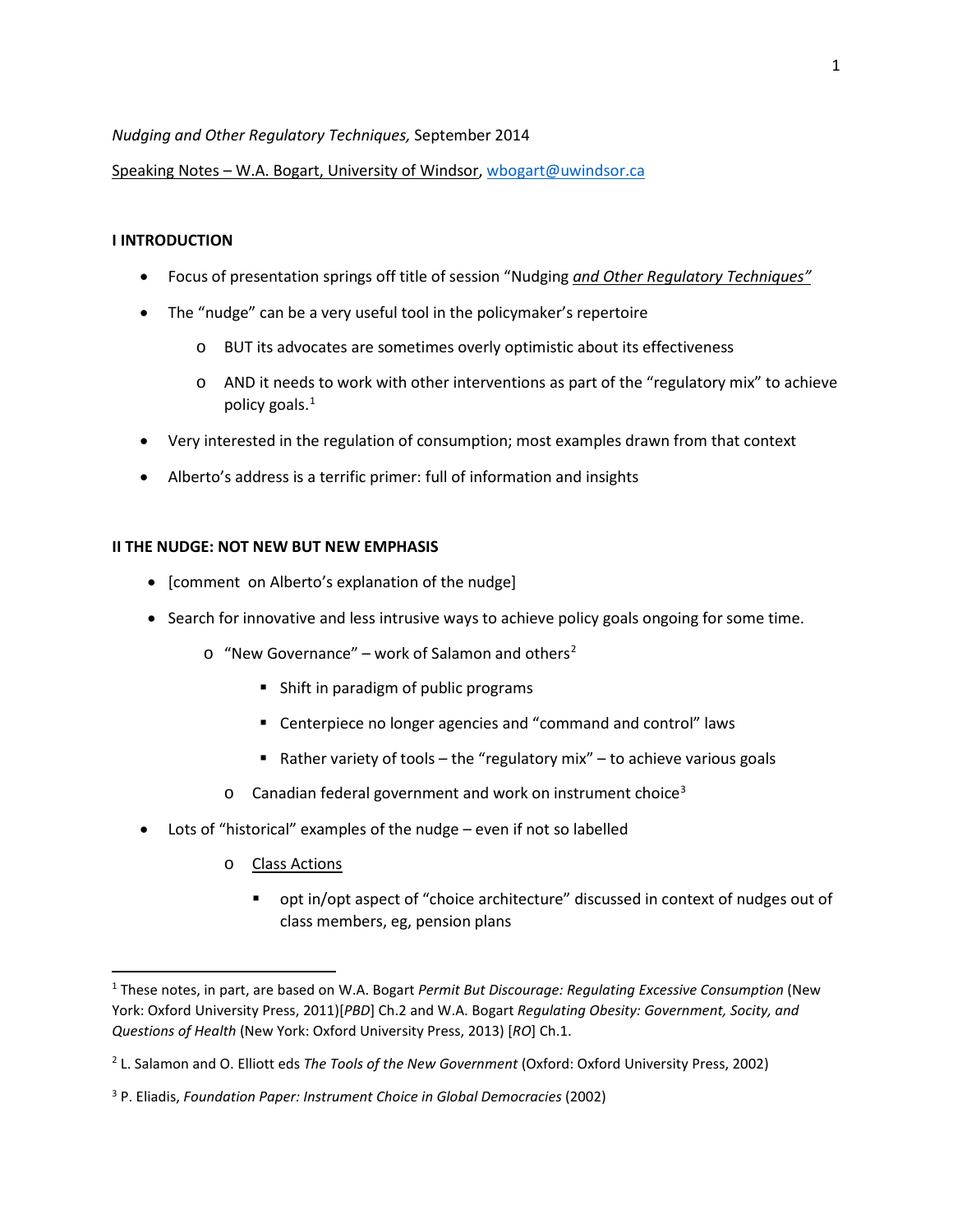- but much debated feature of class actions and treatment of class members when class actions being designed in Canada over the last several decades
- $\circ$  Combatting Drinking and Driving<sup>[4](#page-1-0)</sup>
	- **Don't Drink and Drive Educational campaigns led by grassroots organizations,** such as MADD. using a pithy phrase to warns against the hazards of drunk driving
- o Campaign Against Smoking Several Examples  $5$ 
	- Public education efforts warning against dangers of cigarettes
	- **Mandatory warnings on packages** 
		- o NOTE: What's a nudge for consumers may need to be command and control for industry
	- Placement of cigarettes behind closed doors; not displayed in any way.
- $\circ$  Gambling  $6$ 
	- Education efforts directed at problem gambling "Know your limit Play within it"
- But such strands of preserving people's choice while influencing their decisions in non-invasive ways were brought together by Thaler and Sunstein<sup>[7](#page-1-3)</sup>
	- o In labelling and promoting the nudge they draw upon the many insights of behavioral economics - that people aren't always rational and often act on incomplete information and knowledge of the consequences.
	- o It's that labelling and promoting of the concept for which they deserve much credit

# **III SOME LIMITS OF NUDGES**

- Nudges potential are considerable [comment on Alberto]
- Should be viewed within the larger policy context and be part of the "regulatory mix"

 $\overline{\phantom{a}}$ 

<span id="page-1-0"></span><sup>4</sup> Bogart, *PBD*, note 1, Ch 1

<span id="page-1-1"></span><sup>5</sup> *Ibid*, Ch. 2

<span id="page-1-2"></span><sup>6</sup> *Ibid*, Ch. 7

<span id="page-1-3"></span><sup>7</sup> Thaler and Sunstein *Nudge: Improving Decisions About Health, Wealth, and Happiness* (New Haven: Yale University Press, 2008)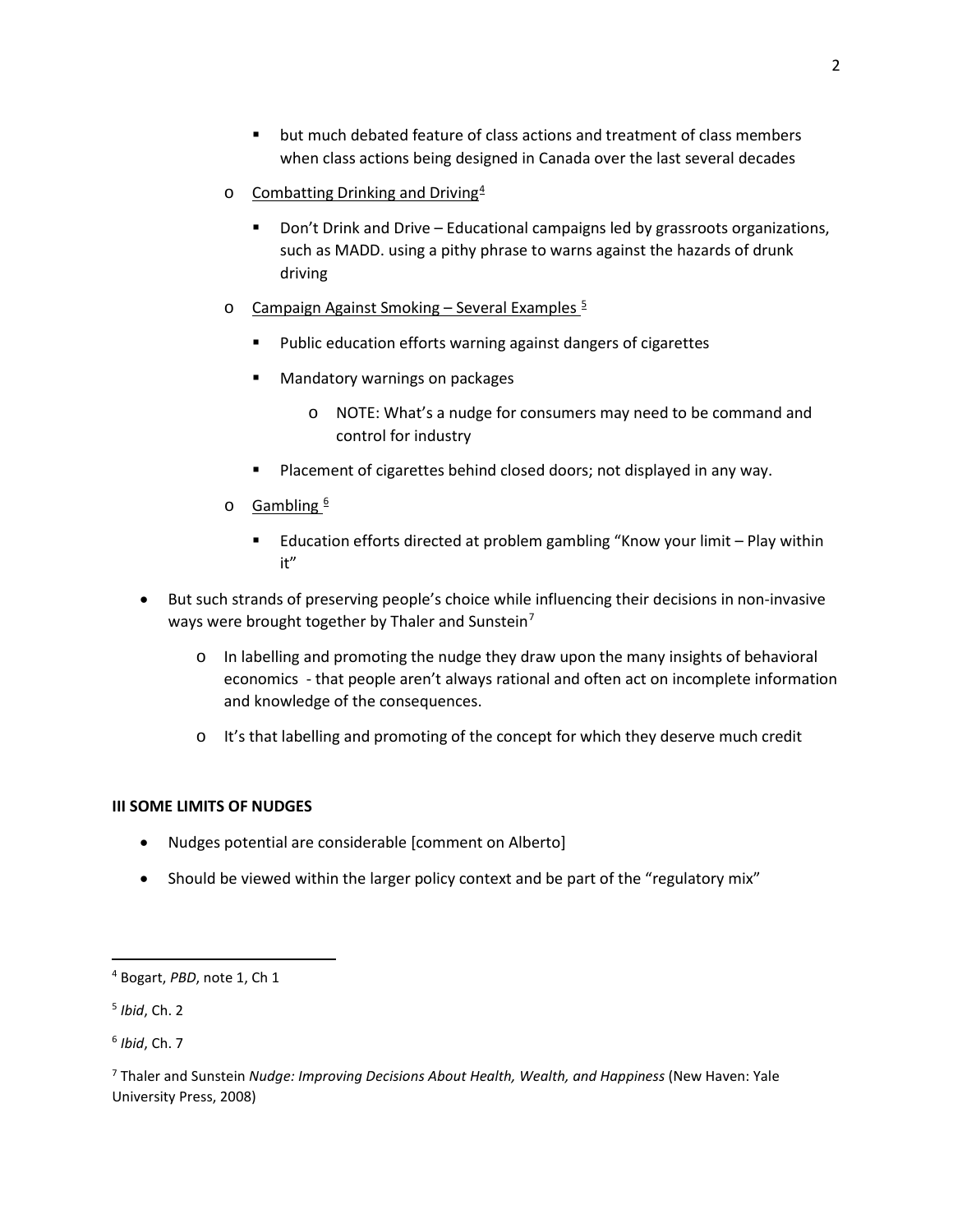- Thaler and Sunstein and Sunstein in his very recent books<sup>[8](#page-2-0)</sup> often cite examples of the nudge that highlight its limitations
	- o Credit Markets<sup>[9](#page-2-1)</sup>
		- **Offer information program RECAP [Record, Evaluate and Compare Alternate** Prices] – as response to subprime market – turned into a fiasco in fall 2008 because of deregulation of banks and credit system
		- NOTE: Compare Canadian approach of tight regulation of banks and credit system and praise it received during 2008 crisis and thereafter.
	- o Motorcycle Helmets<sup>[10](#page-2-2)</sup>
		- **EXPLORER THE Clear majority of states once had laws requiring wearing of motorcycle helmets**
		- By 2007 only about 20 states still had that requirement "individual choice" and "personal freedom" had prevailed
		- Nudge "solution" extra insurance and driving courses?
	- o 600 Calorie Selections<sup>[11](#page-2-3)</sup>
		- Restaurant in Washington touted as nudging people towards better eating with 600 calorie options
			- No evidence of how frequently those options selected
			- No evidence of what, if any difference, such selections make in terms of overall eating habits [issues of substitution etc.]

# **IV NUDGES – YES – BUT AS PART OF THE "REGULATORY MIX"**

- Does Thaler's and Sunstein's "libertarian paternalism" resonate as strongly in this society?
- If not, we may more easily see nudges, as useful, but as only one part of the "regulatory mix"
	- o Smoking drop from about 50% of adults smoking to about 20% attributable to nudges: see above

 $\overline{\phantom{a}}$ 

<span id="page-2-0"></span><sup>8</sup> Sunstein, *Simpler – The Future of Government* (New York: Simon & Schuster, 2013) and *Why Nudge?* (New Haven: Yale University Press, 2014)

<span id="page-2-1"></span><sup>9</sup> Thaler and Sunstein, *Nudge*, note 7 , 93, 132-138 discussed by Bogart, PBD, note , 65-70.

<span id="page-2-2"></span><sup>10</sup> Thaler and Sunstein, *ibid*, 232-33 discussed by Bogart, RO, note 1 , 32-34

<span id="page-2-3"></span><sup>11</sup> Sunstein, *Why Nudge?,* note 8, 1, 2, 15, 17, 51.